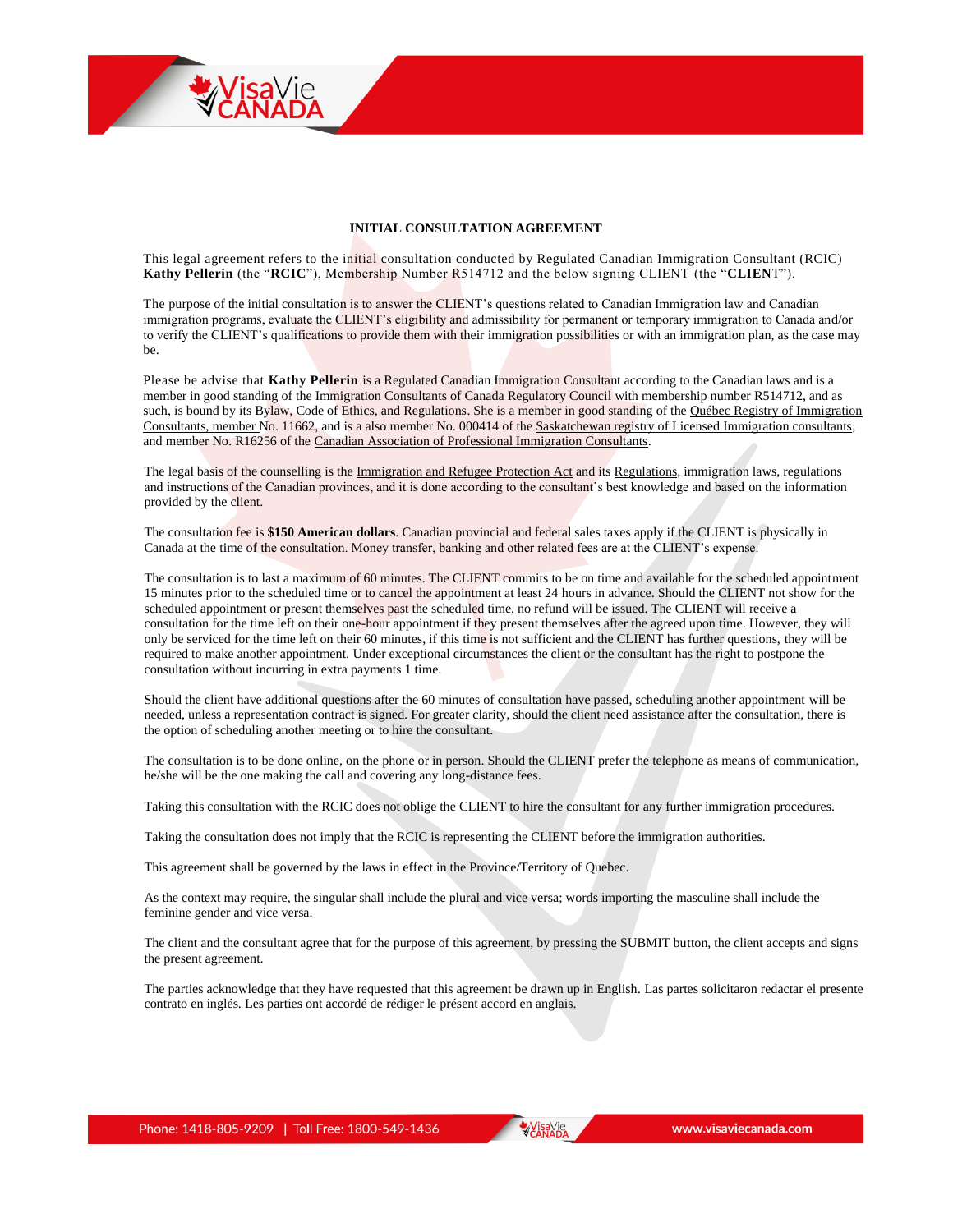## **CONTRAT DE CONSULTATION PRÉLIMINAIRE**

Ce contrat de consultation préliminaire fait référence à la consultation préliminaire conduite par **Kathy Pellerin** (ci-après « **CRIC** »), consultante réglementée en immigration canadienne (numéro de membre : R514712) et le signataire ci-dessous (ci-après « **CLIENT** »).

Le but de la consultation est de répondre aux questions du CLIENT relatives à l'immigration canadienne, évaluer l'admissibilité ou l'éligibilité du client aux programmes d'immigration temporaire ou permanente et/ou vérifier le profil migratoire du CLIENT afin de lui fournir les options qui s'offrent à lui et de lui proposer un plan personnalisé d'immigration au Canada, le cas échéant.

Veuillez noter que Kathy Pellerin est membre R514712 en règle du Conseil de réglementation des consultants en immigration du Canada (CRCIC) et, à ce titre, est tenu de respecter son Règlement administratif, son Code d'éthique professionnelle et ses règlements. Elle est inscrit au registre des consultants en immigration du [Ministère de l'Immigration, de la diversité](http://www.micc.gouv.qc.ca/publications/fr/dossiers/Registre_Consultants.pdf) et de l'inclusion No d'inscription 11662, membre No 000414 du [registre de consultants en immigration certifiés de la Saskatchewan,](http://www.economy.gov.sk.ca/immigration/licensed-immigration-consultants) et membre No. R16256 de l['Association Canadienne des](http://www.capic.ca/)  [Conseillers Professionnels en Immigration.](http://www.capic.ca/)

Les bases légales du conseil donné par le consultant sont la [Loi sur l'immigration et la protection des réfugiés](http://lois-laws.justice.gc.ca/fra/lois/I-2.5/) et ses [Règlements.](http://lois-laws.justice.gc.ca/fra/reglements/DORS-2002-227/TexteComplet.html) Le conseil est donné au meilleur des connaissances du consultant et basé sur l'information fournie par le client.

Les frais de la consultation sont de 150\$ (cent cinquante dollars américains). Les taxes de vente provinciales et fédérales s'appliquent si le client se trouve physiquement au Canada au moment de la consultation. Les frais bancaires, de transfert d'argent et tous les autres frais qui y sont liés sont à la charge du CLIENT.

La consultation est d'une durée de 60 minutes. Le CLIENT s'engage à être présent et disponible pour la durée prévue de la consultation au moins 15 minutes à l'avance de son rendez-vous ou de l'annuler au moins 24 heures avant l'heure de début prévue. Si le CLIENT ne se présente pas à la consultation, aucun remboursement ne sera effectué. Si le CLIENT se présente après l'heure convenue, la consultation préliminaire ne durera que le temps restant des 60 minutes initialement prévues. Si cela s'avère insuffisant pour répondre à toutes les questions du CLIENT, celui-ci devra prendre un nouveau rendez-vous. Dans des circonstances exceptionnelles, le CLIENT ou le CRIC ont le droit de reporter la consultation sans encourir en paiements supplémentaires 1 seule fois.

Si le client a des questions supplémentaires après les 60 minutes de consultation, il faudra programmer un autre rendez-vous et, à moins qu'un contrat de représentation ne soit signé. Pour plus de clarté, si le client a besoin d'assistance après la consultation, le client peut programmer un autre rendez-vous ou engager le CRIC.

La consultation peut être faite en ligne, au téléphone ou en personne. Si le CLIENT préfère faire la consultation préliminaire par téléphone, il fera l'appel téléphonique et assumera les frais d'interurbain, le cas échéant.

La consultation n'oblige pas le CLIENT à avoir recours au service du CRIC pour ces démarches futures en matière d'immigration canadienne.

La consultation ne fait pas en sorte que le CRIC représente le CLIENT auprès des autorités d'immigration.

Ce contrat est régi par les lois québécoises applicables.

Selon le contexte, le singulier implique le pluriel et vice-versa ; l'usage du masculin inclut les hommes et les femmes.

Le client et le CRIC conviennent que, aux fins de cet accord, en cliquant sur le bouton Envoyer, le client accepte et signe le présent accord.

Le contrat a été rédigé dans les langues anglaise, française et espagnole. Les trois versions étant considérées comme officielles, toutefois la langue indiquée comme prioritaire pour son interprétation sera la version en langue anglaise.